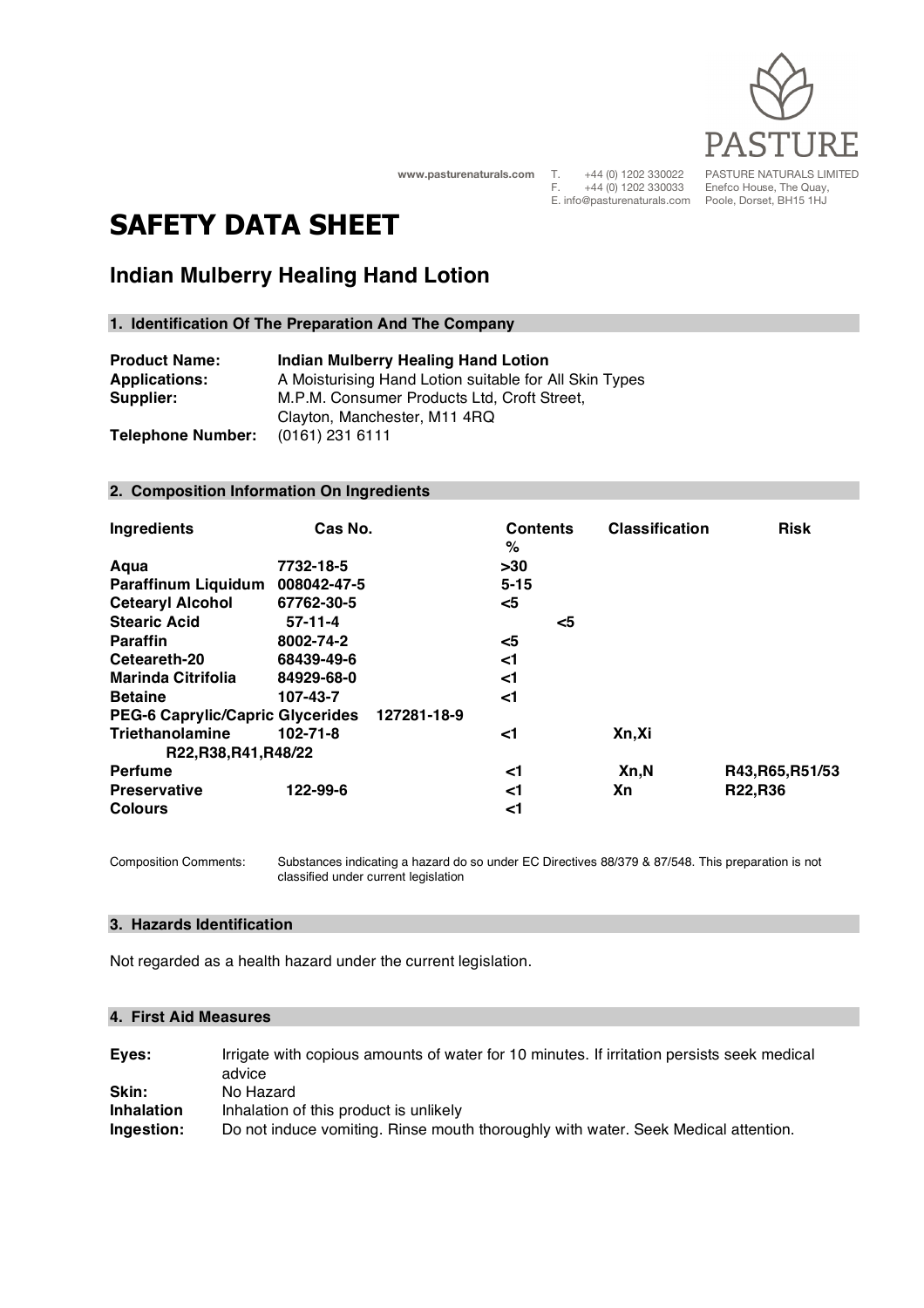## **5. Physical & Chemical Properties**

| Colour:<br>Odour:<br><b>Solubility Description:</b><br><b>Melting Point:</b><br><b>Boiling Point:</b><br><b>Specific Gravity</b><br>pH:                                   | Opaque Pale Yellow Liquid<br><b>Distinctive Perfumed</b><br>Fully Soluble In All Proportions<br>-2<br>99<br>$0.97 - 0.99$<br>$6.50 - 7.50$                                                                       |  |  |  |
|---------------------------------------------------------------------------------------------------------------------------------------------------------------------------|------------------------------------------------------------------------------------------------------------------------------------------------------------------------------------------------------------------|--|--|--|
| <b>Disposal</b><br>6.                                                                                                                                                     |                                                                                                                                                                                                                  |  |  |  |
| Dispose According To Local Regulations                                                                                                                                    |                                                                                                                                                                                                                  |  |  |  |
| 7. Fire Fighting Measures                                                                                                                                                 |                                                                                                                                                                                                                  |  |  |  |
| <b>Extinguishing Media:</b><br><b>Fire Fighting Procedures:</b><br><b>Fire &amp; Explosive Hazards:</b>                                                                   | Use Extinguishing Media Appropriate For Surrounding Fire<br>No specific fire fighting procedures given.<br>No unusual fire or explosive hazards noted                                                            |  |  |  |
| 8. Accidental Release Measures                                                                                                                                            |                                                                                                                                                                                                                  |  |  |  |
| <b>Spill Clean Up Methods:</b>                                                                                                                                            | Do not allow to enter drains or water course. Absorb spillages onto sand,<br>earth or any suitable binder. Sweep up, collect into sealed drums and<br>dispose of in accordance with applicable waste regulations |  |  |  |
| 9. Biological Information                                                                                                                                                 |                                                                                                                                                                                                                  |  |  |  |
| <b>Biodegradability:</b><br><b>Acute Fish Toxicity:</b>                                                                                                                   | Biodegradable in normal use<br>Slightly toxic to aquatic organisms                                                                                                                                               |  |  |  |
| 10. Handling & Storage                                                                                                                                                    |                                                                                                                                                                                                                  |  |  |  |
| Storage:                                                                                                                                                                  | Special Precautions: Avoid spilling and excessive skin and eye contact.<br>Keep in cool, dry, ventilated storage and closed containers.                                                                          |  |  |  |
| 11. Exposure Controls/Personal Protection                                                                                                                                 |                                                                                                                                                                                                                  |  |  |  |
| <b>Ventilation:</b><br><b>Respirators:</b><br><b>Protective Gloves:</b><br><b>Eye Protection:</b>                                                                         | No special requirements<br>None noted<br>None required<br>Under Normal use should not be required.                                                                                                               |  |  |  |
| 12. Toxicological Information                                                                                                                                             |                                                                                                                                                                                                                  |  |  |  |
| <b>Target Organs:</b><br><b>Health Warnings:</b>                                                                                                                          | May cause some skin & eye irritation. Ingestion may lead to some irritation of the<br>gastro-intestinal tract.<br>None required                                                                                  |  |  |  |
| 13. Stability And Reactivity                                                                                                                                              |                                                                                                                                                                                                                  |  |  |  |
| Normally Stable. Avoid Temperatures above 40°C<br><b>Stability:</b><br>Hazardous Decomposition Products: None Known<br><b>Polymerisation Description:</b><br>Not relevant |                                                                                                                                                                                                                  |  |  |  |